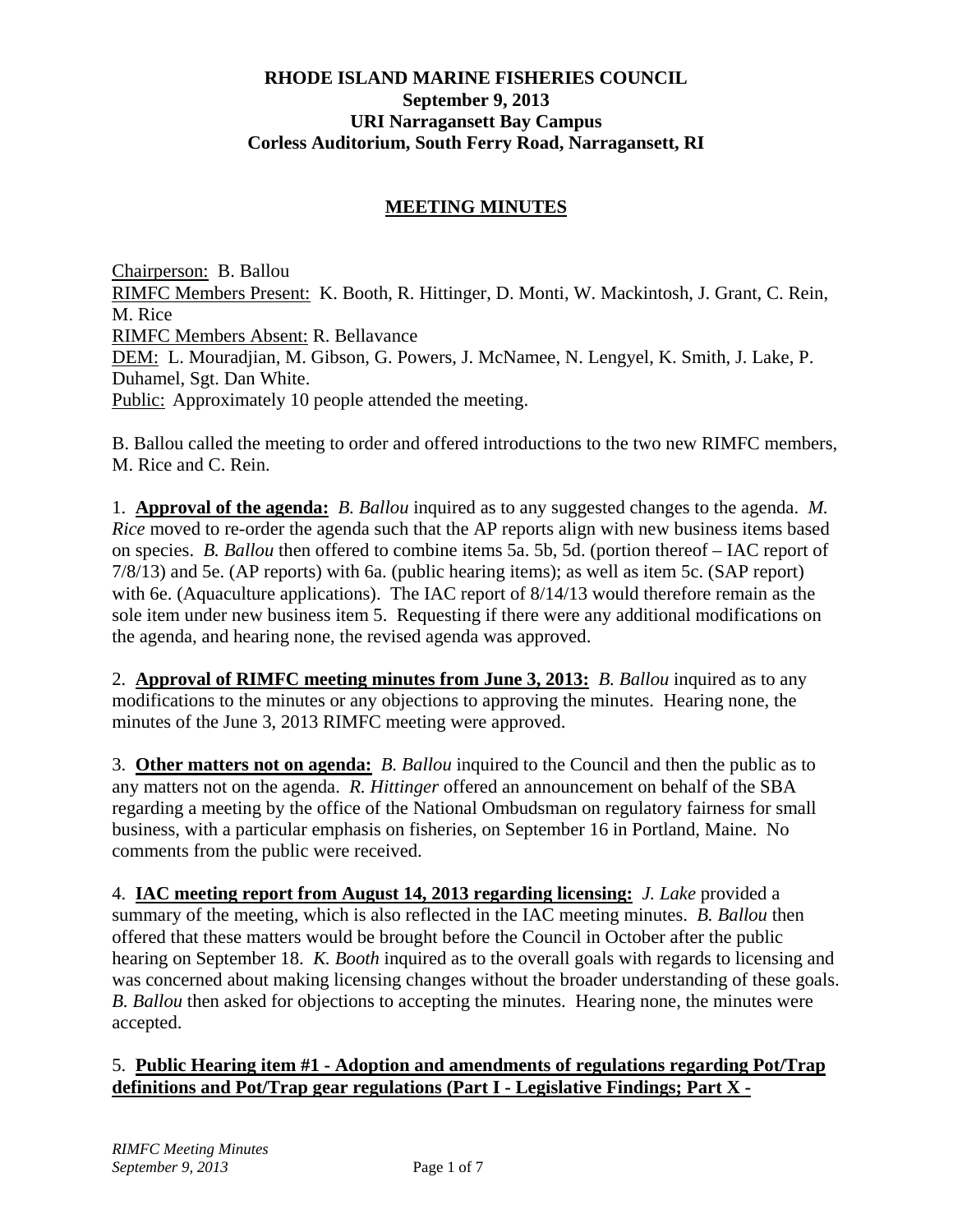## **Equipment Restrictions; Part XI - Commercial Fisheries; Part XV - Lobsters, Other Crustaceans, and Horseshoe Crabs):**

*M. Gibson* offered that the Division strongly supported the proposed definitions for defining the types of gear so that pot/trap fisheries and gear types could be understood better; but offered that such changes could not be implemented for 2014, as it involved new programmatic requirements, including determining number of tags needed, finding a funding source to purchase the tags, and procuring a vendor to produce the tags. He suggested that it would be possible to move forward with the new definitions as proposed and work to understand the fishing activity and programmatic requirements and work towards program implementation for 2015.

*W. Macintosh* asked about the extent of the types of traps and tags. *M. Gibson* offered that research was needed to determine types and quantities of traps being fished and subsequent number of trap tags needed. He offered that some fisheries are probably minor but others are potentially important and there was a need for data to understand this. *W. Macintosh* offered that there were several trap fisheries that should be considered for a tag requirement as these fisheries have the potential to be heavily fished, and therefore required management. *M. Gibson* offered that this tagging program would be different than the established lobster trap tag program in that the tags would not be obtained by the fishermen directly from the tag vendor; that the tags would be available to the fishermen directly from the Licensing office at the time of license renewal, and that there is a need for information in order to determine number of tags needed. The lobster trap tag program could therefore not be used as a model for a pot tagging program. *W. Macintosh* offered that the only way to understand the extent of the activity for each trap fishery was to tag each trap. *R. Hittinger* offered that the proposal was not requiring tags for green crab or eel traps, to which *W. Macintosh* asked why there wouldn't be, as there is a need to understand fishing activity. *K. Booth* questioned the practicality of requiring trap tags for small bait traps. *D. Monti* asked about the proposed change from 100 lobster/day by-catch to 20 for non-lobster pot fisheries. *M. Gibson* replied that the original intent was to allow for a 100 lobster by-catch only for other gear types (otter trawls and gillnets) but has since been interpreted to allow for the 100 count by-catch limit for all gear other than lobster pots. This loophole creates difficulty for Enforcement and was not the original intent of the regulation. He said the proposed language is to clarify the exact number of lobsters allowed for each gear/trap type and to close this loophole. *J. Grant* offered that the current 100-lobster by-catch allowance results in a directed fishery for lobster with non-lobster pots. He also offered that there should be an exclusion for the tag requirements for small traps, perhaps based on size or volume of trap; that small traps should not be part of the proposed tagging program.

*B. Ballou* clarified the Division's position that a program could not commence until 2015. *D. Monti* made a motion to recommend adoption of the proposed regulatory changes;  $2^{nd}$  by *M. Rice*, with a caveat that implementation of the trap tag program occur for 2015 rather than 2014. *K. Booth* asked that small bait traps be excluded from the trap tag requirements; the specifics about the size or use type to be determined later. *M. Gibson* offered that green crab and eel traps tags are not included as part of this proposed program. *B. Ballou* offered an amendment to the motion to include a definition of small bait traps and that such traps be excluded from the tagging requirement; the specifics of the size to be determined. He offered that there is plenty of time until 2015 to clarify this. *G. Powers* offered that it was acceptable to recommend adoption of the proposed regulations with a delayed implementation date (2015) for the tagging program and to determine a definition for small traps to be excluded from the tagging requirement. S.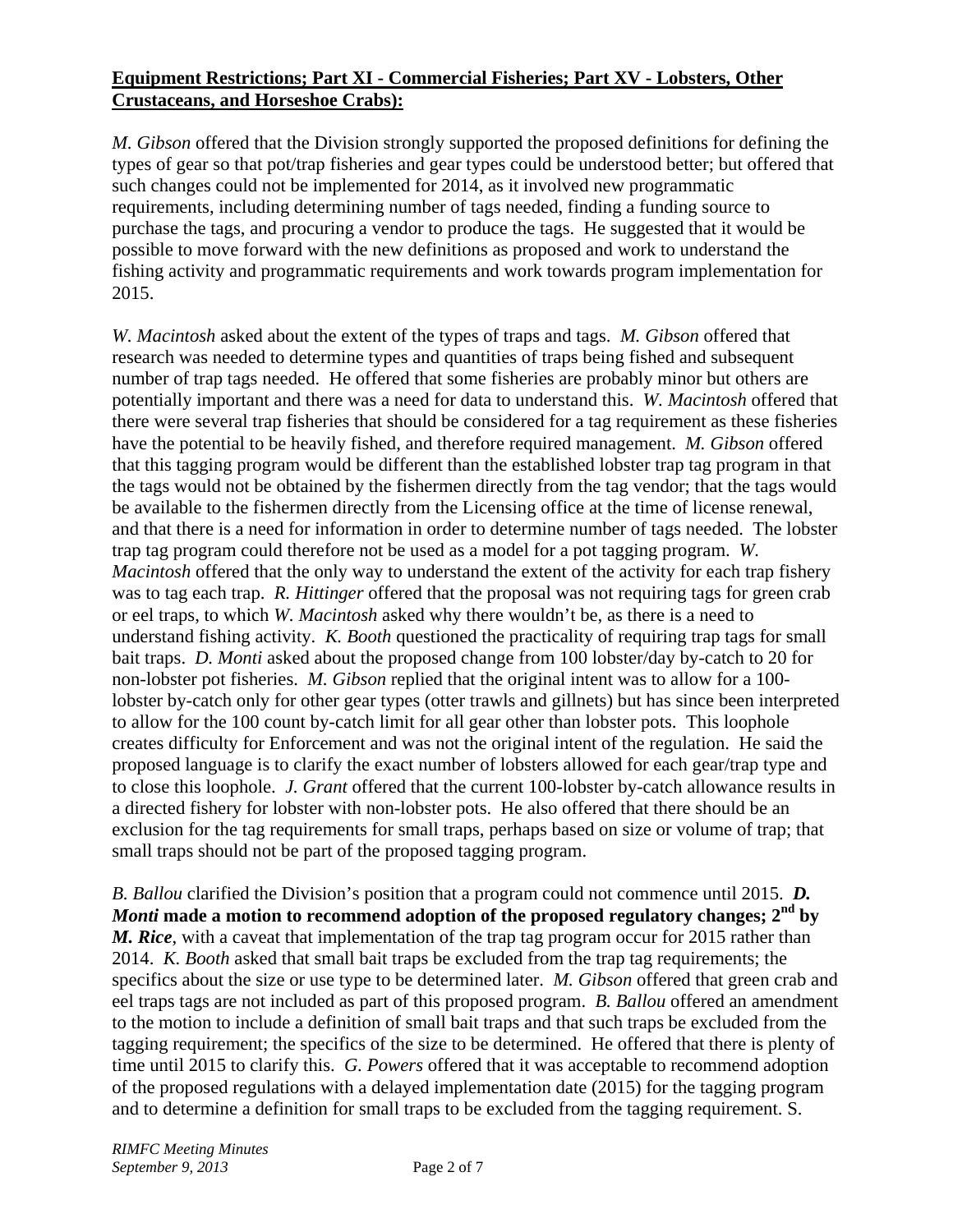Parente restated that small bait traps should be excluded from the trap tag rule. **The motion passed with a vote of 7 – 0.**

### 6. **Public Hearing item #2 - amendments to regulations regarding the management of Conch (Whelk)(Part IV - Shellfish):**

*M. Gibson* offered that the Division was in support with the proposed amendments; and that the Division is actively researching the Conch fishery and biology and has been finding symptoms of over-fishing. He added that mortality rates are escalating, abundance is decreasing, and the minimum size is much too low relative to the size at full maturity; therefore, fishing is occurring on immature females. *R. Hittinger* asked why there was no limit in number of traps or minimum size proposed. *M. Gibson* responded that there still more information being sought to determine size of females at full maturity; and also to review data from the stock assessment to determine fishing mortality. *D. Monti* **offered a motion to recommend adoption of this proposed amendment;**  $2^{nd}$  by *J. Grant*, with a friendly amendment to delete the Conch endorsement moratorium as part of this motion as it will be addressed in subsequent public hearing and Council meeting. **The motion passed with a vote of 7 - 0.**

#### 7. **Approval of the meeting minutes of the Winter Flounder AP meeting on June 11, 2013 and Public Hearing item #3 - amendments to the regulations regarding the management of Winter Flounder (Part VII - Minimum Sizes of Fish/Shellfish):**

*J. Lake* provided a summary of the AP meeting. *B. Ballou* then asked for any objections for receiving and filing the meeting minutes. Hearing none, the meeting minutes were accepted.

*B. Ballou* then summarized the public hearing item regarding Winter Flounder. He noted that two comments were received at the public hearing – both opposed to the proposed amendment. *M. Gibson* offered that the Division was in support of the proposed language as there was no rationale to deny federal fishermen access to federal fishing opportunities or the resulting economic benefit to RI. *J. Grant* **offered a motion to recommend adoption of the option 1, but with a proposed change to replace "south of the Colregs line" with "in open portion of state waters" and also to recommend adoption of commercial option 2 and the Recreational Transit language; 2<sup>nd</sup> by** *M. Rice*. (note: the "two" options as presented for commercial transiting were incorrectly presented as two separate "options" at the public hearing; in actuality they are not separate options but two parts of a single option. This was addressed and corrected at the public hearing).*J. Grant* offered a clarification that Option 1 dealt with state waters only. *J. Lake* offered clarification that option 1 was to allow state boats to transit closed portions of state waters (e.g., Pt. Judith Pond) and federal boats to transit state waters, and that the language before the Council and presented at the public hearing was therefore a single option comprising 3 sections. **The motion passed with a vote of 7 - 0.**

### 8. **Approval of the meeting minutes of the Groundfish AP meeting on June 11, 2013 and Public Hearing item hearing item #4 - amendments to the regulations regarding the management of Cod (Part VII - Minimum Sizes of Fish/Shellfish).**

*K. Booth* provided a summary of the AP meeting. *B. Ballou* asked if there were questions regarding this meeting. Hearing none, **the minutes were received and placed on file.** *E. Schneider* provided a summary of the public hearing item. *M. Gibson* offered that the Division was in support of the transiting and fishing year language, and clarification of the language regarding the state quota. He offered that the proposed language reducing the minimum size was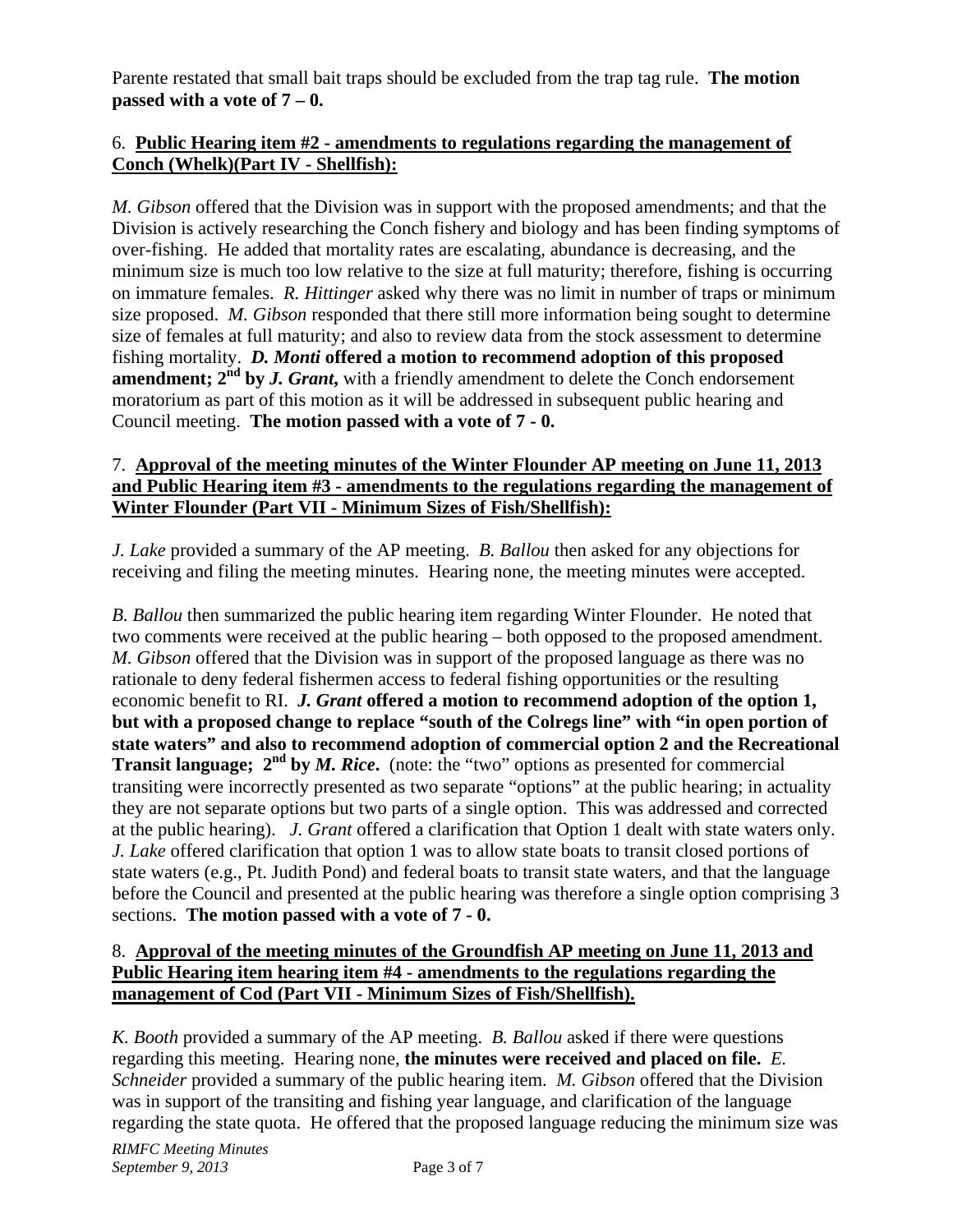a controversial issue and that a number of the states, industry, and members of the Fisheries Science Center have all raised concerns about this. He offered that there is discussion as to which management/fishing controls (e.g., minimum size, reduced mesh size) would best result in a reduced amount of smaller dead discards. He then offered that a one year sunset clause is being considered in order to revert to previous minimum sizes if it is determined that desired outcome has not been. *K. Booth* asked about the date of the sunset clause. *M. Gibson* offered that it would either be one year from the date of filing, or perhaps either January  $1<sup>st</sup>$ , 2014 to coincide with the state fishing year or March  $1<sup>st</sup>$ , 2014 to coincide with the federal fishing year. He asked for Council input on this matter. He said at minimum one year of data would be needed to properly evaluate the effect of the regulation. *R. Hittinger* offered that recreational fishing of Cod, once vibrant, is now very small. He offered that it seemed illogical to reduce a minimum size for a fishery experiencing such difficulty. *C. Rein* inquired as to the criteria needed to determine if the proposed changes, if adopted, were resulting in the desired outcome. *M. Gibson* offered that it was only one possible option. *W. Macintosh* offered that the proposed language may be the best way to reduce the number of dead discards, as opposed to reducing mesh size, and favored the amendment. *M. Gibson* offered that the reduction to 19" from 22" would result in sexually immature fish being caught; but that the goal to limit the number of dead fish for this size class may be better achieved through harvesting rather than as dead discards. *J. Grant* **offered a motion to recommend adoption of the proposed amendments, with a minimum size sunset clause of April 30, 2015; 2nd by** *M. Rice***.** *R. Hittinger* offered that while he was strongly in favor of reducing dead discards, he thought the proposal was the wrong way to accomplish it. He offered that he thought the correct measure would be to increase mesh size. *W. Macintosh* agreed but thought the proposed measure was a good compromise. *J. Grant* also offered that the proposal was a necessary compromise. *D. Monti* offered that a compromise; allowing transiting with smaller fish but keeping the 22" minimum size, might be a possible amendment. *J. Grant* asked if a 19" minimum size could be applied only to federal fish and 22" applied to state boats. *M. Rice* offered that the proposal is an experiment, and the sunset clause offers a safety net to reverse the regulation should the experiment fail. **The motion passed with a vote of 5 – 2;** *R. Hittinger* **and** *D. Monti* **voting against the motion.**

### 9. **Public Hearing item #5 - amendments to the regulations regarding the management of Monkfish (Part VII - Minimum Sizes of Fish/Shellfish):**

*E. Schneider* provided a summary of the public hearing item. *W. Macintosh* offered two different possession limits for federal and state waters would be a problem in that it would be difficult/impossible for DEM Enforcement to determine if the extra federal catch was properly caught in federal waters or caught in state waters. This would result in fishermen falsifying landings reports for the illegally caught fish and also result in faulty landings data, which would create difficulty with managing the fishery. *W. Macintosh* **offered a motion to recommend adoption of option 1 (adopt the 1,601 lb possession limit), and the corresponding recreational language (146 lbs); 2nd by** *M. Rice***.** *E. Schneider* then offered that the federal possession limit was in reality inconsequential as federal boats are bound by the most-restrictive rule, so with either option as presented, federal boats would be bound by the lesser limit. **The motion passed with a vote of 6 – 0;** *D. Monti* **abstaining.** 

# 10. **Public Hearing item #6 - amendments to the regulations regarding the management of American Shad (to prohibit recreational harvesting in marine waters)(Part VII - Minimum Sizes of Fish/Shellfish).**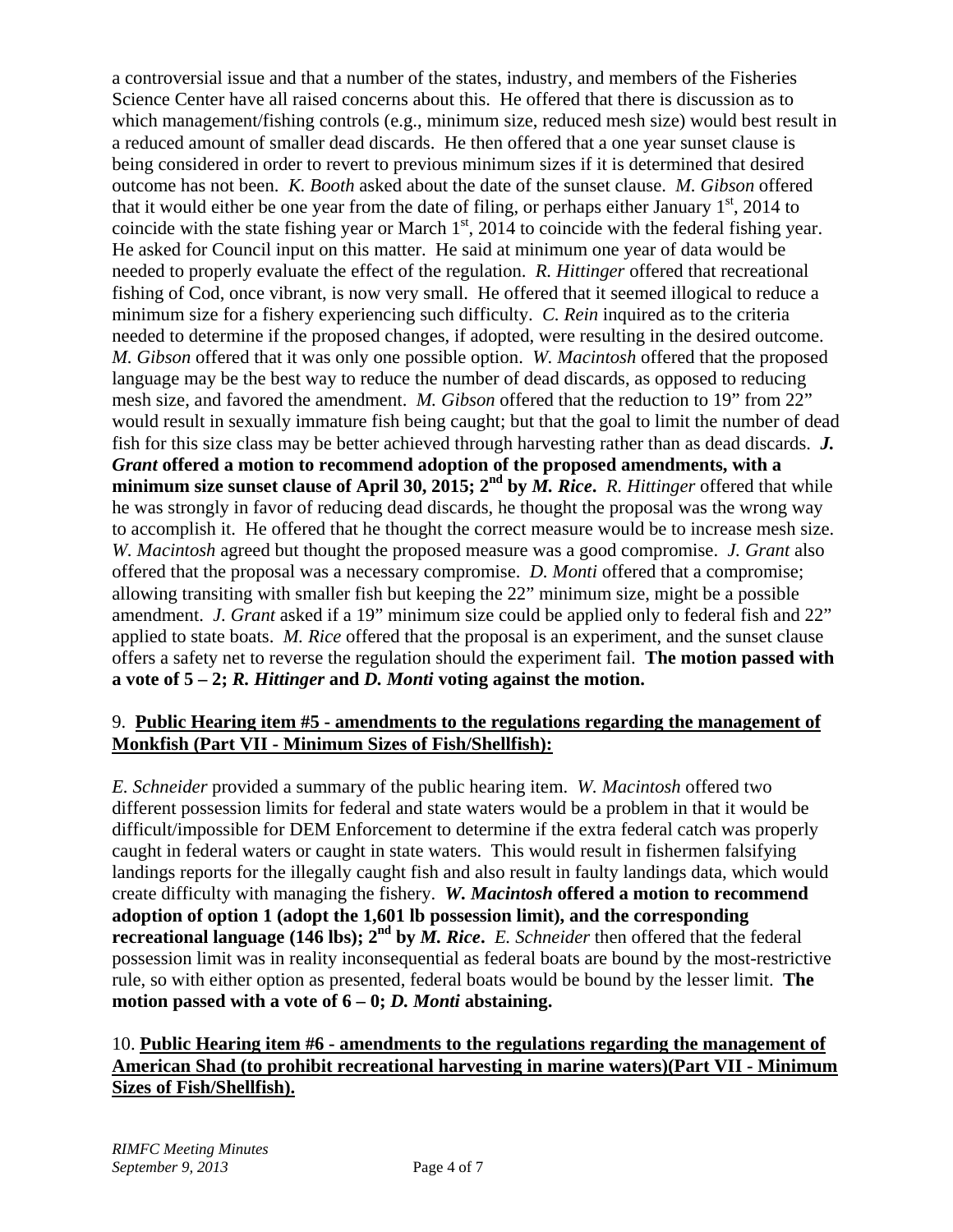*M. Gibson* offered a brief summary of the proposed amendment and offered the Division recommendation in support of the amendment. *M. Rice* **offered a motion to recommend adoption of the proposed amendment; 2nd by** *R. Hittinger***. The motion passed with a vote of 7 – 0.** 

## 11. **Hearing item #7 - amendments to the regulations regarding minimum sizes for American Plaice (Dab), Haddock, Pollock, Witch Flounder (Grey Sole), and Yellowtail Flounder (Part VII - Minimum Sizes of Fish/Shellfish).**

*M. Gibson* offered a brief summary of the proposed amendment and offered the Division recommendation in support of the amendment. *K. Booth* offered that fishermen present at the Groundfish AP meeting were not in support of this amendment. *M. Gibson* offered that it was his understanding that fishermen in general are in favor of minimum mesh sizes rather than minimum fish sizes. *J. Grant* **offered a motion to recommend adoption of the proposed amendment; 2nd by** *W. Macintosh***, with the caveat that it be recommended to adopt the same approach that is to be taken with Cod with regard to the sunset clause of April 30, 2015. The motion passed with a vote of 5 – 2;** *R. Hittinger* **and** *D. Monti* **voting against the motion.** 

# 12. **Public Hearing item #9 - amendments to the regulations regarding gillnet gear regulations (Part XIII - Gillnet Regulations).**

*J. Lake* provided a brief summary of the 8/7/13 IAC meeting in which this topic was discussed. *W. Macintosh* offered a motion to recommend adoption of the proposed amendment;  $2^{nd}$  by *J. Grant***.** *K. Booth* inquired as to the marking requirements for federal waters and if there was practicality with adoption such measures for state waters. *R. Hittinger* offered that gillnets are a problem for rod and reel fishermen in that it is difficult for the fishermen to know the location of the gillnet due to markers required only on each end of the gillnet, which could be more than a mile in length. He suggested that the proposed language would result in the gillnet being less visible. **No other Council members voted in favor of the motion; the motion failed with a vote of 2 – 5.** *B. Ballou* inquired as to an alternative motion, to which none was made.

## 13. **Public Hearing item #10 - amendments to the regulations regarding the management of Horseshoe Crab (Part XV - Lobsters, Other Crustaceans, and Horseshoe Crabs)(concerning Emergency regulations that were filed March 22, 2013).**

*M. Gibson* offered a brief summary and the Division's support for the proposed amendment. *R. Hittinger* **offered a motion to recommend adoption of the amendment; 2nd by** *K. Booth***. The motion passed with a vote of 7 – 0.** 

## 14. **Hearing item #11 - amendments to the regulations regarding the management of Menhaden (Part XVI - Menhaden Regulations)(concerning emergency regulations that were filed June 20, 2013).**

*D. Monti* provided a brief summary of the AP meeting, in which there was concern about the quota for RI and a set-aside amount for the small vessel/bait fishery.*M. Gibson* offered Division support for the amendment but could not support the AP proposals at this time as they were not currently fully understood; but that it could be re-visited at a later date.*C. Rein* inquired if it was the Council's prerogative to offer recommendations for alternatives based on the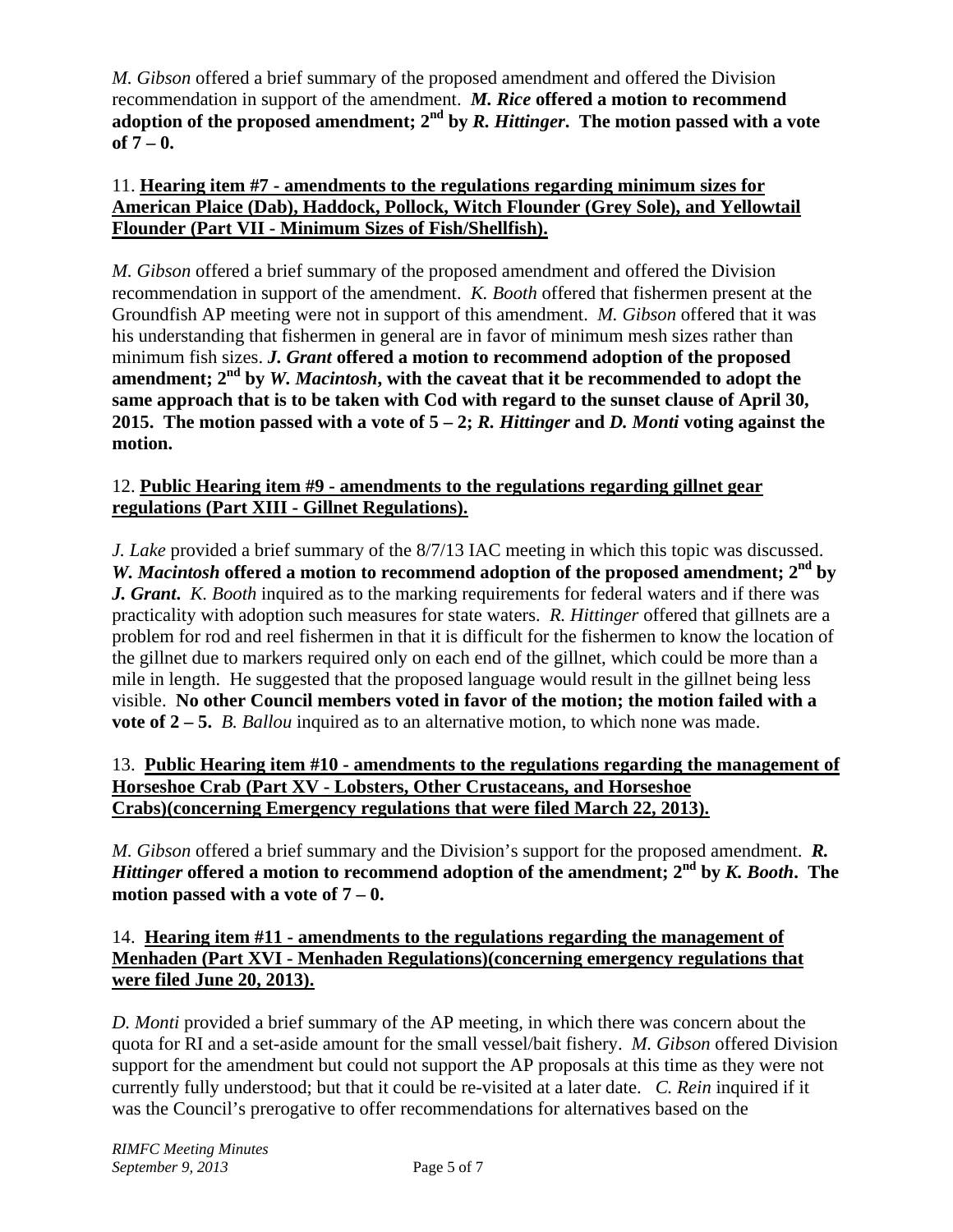recommendations of the AP. *B. Ballou* offered clarification that if the Council were to recommend adoption of additional language per the AP recommendations, namely that of a setaside quota for the small vessel fishery, that it would prohibit the state from entering into an Episodic Event Set Aside Program as the quota wouldn't be exhausted. *R. Hittinger* **offered a motion to recommend adoption of the amendment, with the addition of a 13% set-aside quota for small vessels;**  $2^{nd}$  by *M. Rice*. The motion passed with a vote of  $6 - 0$ ; *J. Grant* **abstaining.** 

### 15. **Approval of the meeting minutes of the Shellfish AP meeting on June 12, 2013 and aquaculture application for Robert Morvillo.**

*J. Grant* offered a brief summary of the AP meeting; namely the aquaculture applications for R. Morvillo and A. Silkes, that were not recommended for approval at the AP meeting. *B. Ballou* offered a reminder to the Council regarding the Council's statutory obligation with the review criteria and process regarding aquaculture. *M. Rice* asked about the nature of the Shellfish AP objections and the use conflicts, to which *J. Grant* responded that the area is within the Conimicut Point Management Area for steamer clams. He offered that steamer abundance is currently very low, due to unknown factors, but that the hope was that sets would return. He also provided that an objection was received from whelk fishermen who fished the area. *R. Hittinger* asked how the lease would interfere with recreational wild shellfish harvest. D. Beutel answered that the area of the lease would be off limits to other uses. It was discussed that the size of the lease in relationship to the Management Area is very small. D. Beutel offered that the length of the lease was 15 years. J. King provided an objection to the proposed lease based on the lack of broader management plan regarding aquaculture. He offered that maps were previously developed portraying areas suitable for aquaculture and that this proposed lease location was not a suitable area based on those maps. He offered that the Warwick Harbor Commission objected to the application, mainly due to loss of harvest area for recreational and commercial shellfishing. He offered that the area is closed due to water quality approximately 60% of the time, which would make the site unusable as a lease site. *M. Rice* offered that the site had been populated with oysters in the past, and that it was not the Council's purview to discuss water quality closure and how this would impact the use as a lease site. *J. Grant* again offered that the proposed lease is in conflict with the areas use for wild shellfish harvest. He offered that a significant conflict may not be currently occurring due to low shellfish densities, but that such conflict will occur when the sets come back and harvest resumes. *J. Grant* **offered a motion to recommend to the CRMC denial of the application based on conflict with wild shellfish (i.e., steamers) harvest and whelk fishing; 2nd by** *R. Hittinger***.** *W. Macintosh* offered that the Council should object based on the objection from the Warwick Harbor Commission. *C. Rein* asked whether there was conflict with the whelk fishery as whelk are mobile. **The motion passed with a vote of 5 -1;** *M. Rice* **voting against the motion (note:** *K. Booth* **no longer present).** 

### 16. **Aquaculture application for Adam Silkes.**

Mr. Silkes provided a summary of his lease application. He offered that he had received 2 objections: from pot fishermen and a current oyster lease holder. He offered that part of his lease had been previously used for an aquaculture lease and that the spacing between his longlines allowed for pot fishing. He offered that the motion to object to the lease at the Shellfish AP was made by the brother of the objector, and thought this was unfair, and that a letter from D. Leavitt countered this objection. D. Beutel offered that Mr. Silkes had tried other locations through the